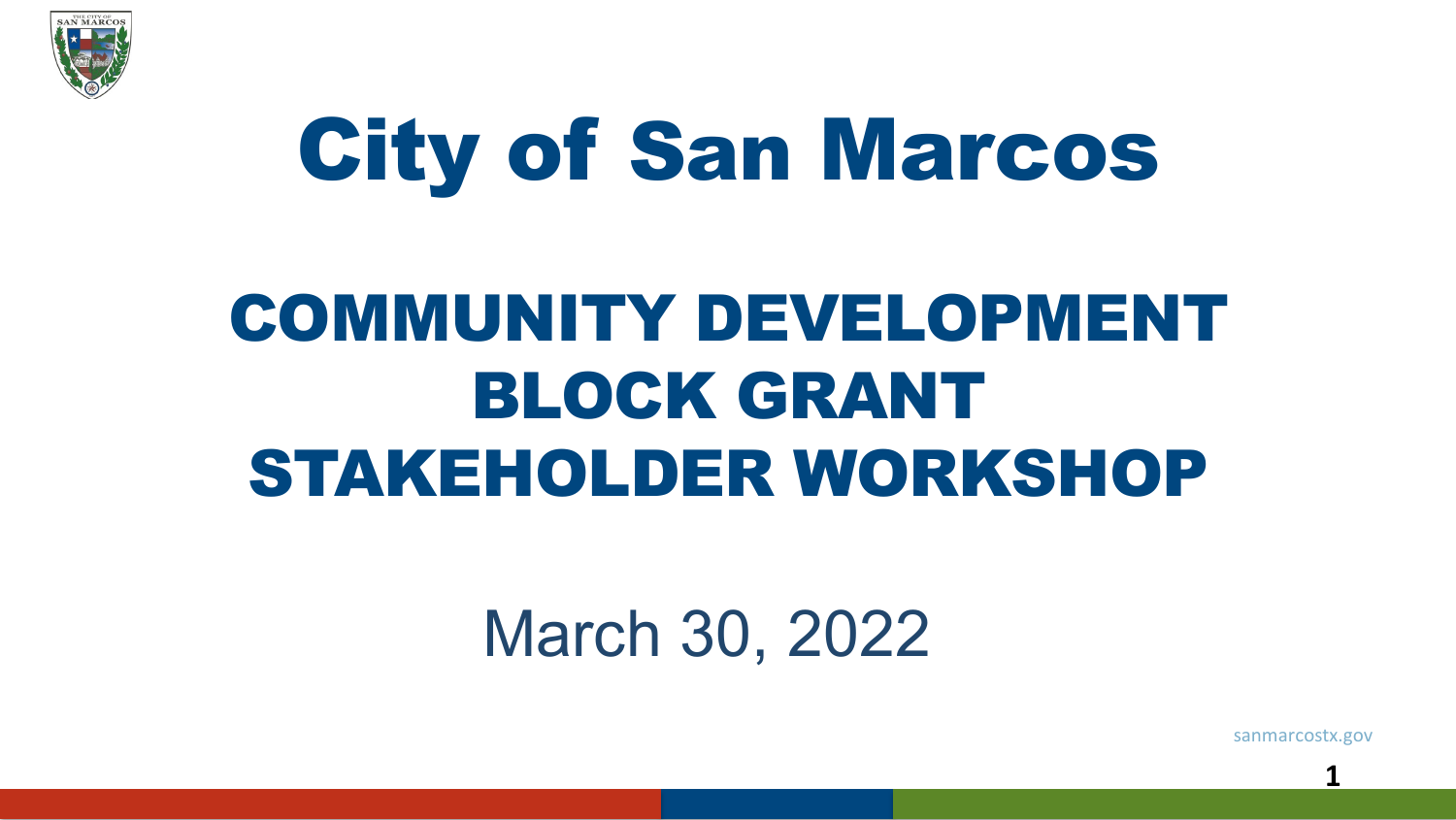

sanmarcostx.gov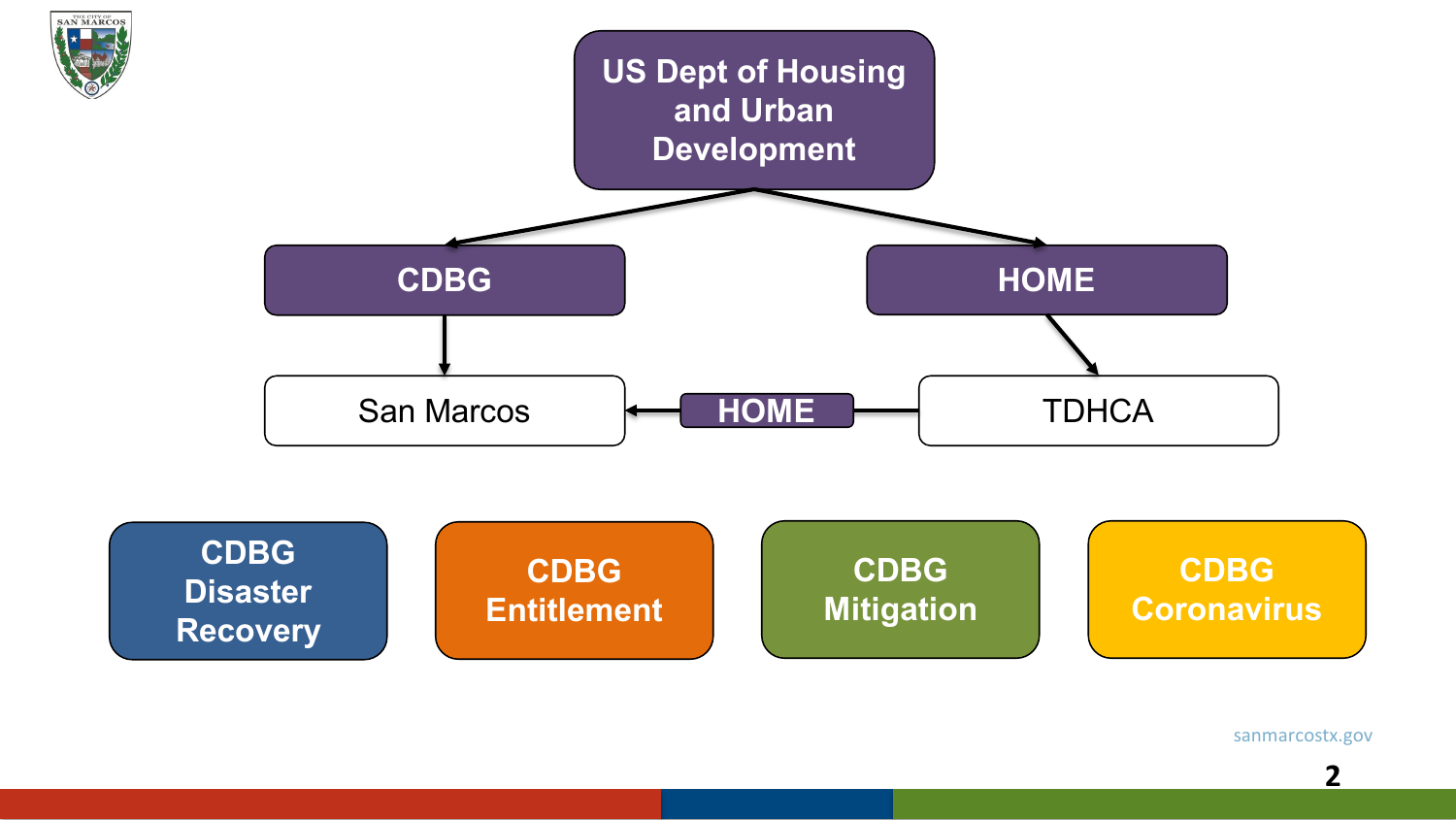

#### **The CDBG Mission**

The mission of the CDBG Program is to promote the development of viable urban communities by providing decent housing, a suitable living environment; and expanded economic opportunities, principally for persons of low and moderate incomes.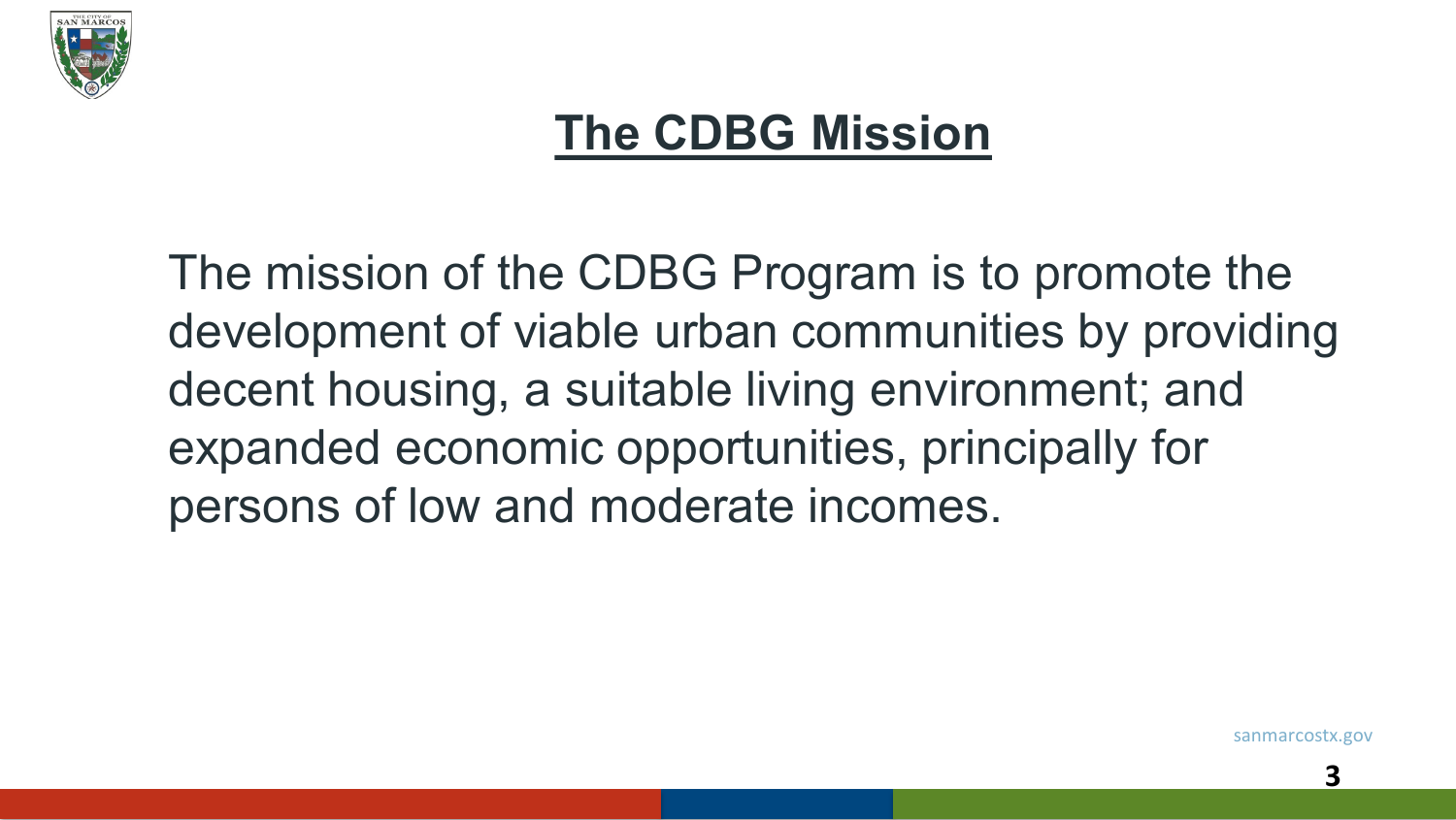

#### **Applications for CDBG 2022-2023**

#### Funding Available: approximately \$750,000

Download the Application from the City's website: <https://sanmarcostx.gov/3065/CDBG-Action-Plans>

Submitted Applications are public record

DEADLINE: Friday, April 29, 2022 5:00pm

sanmarcostx.gov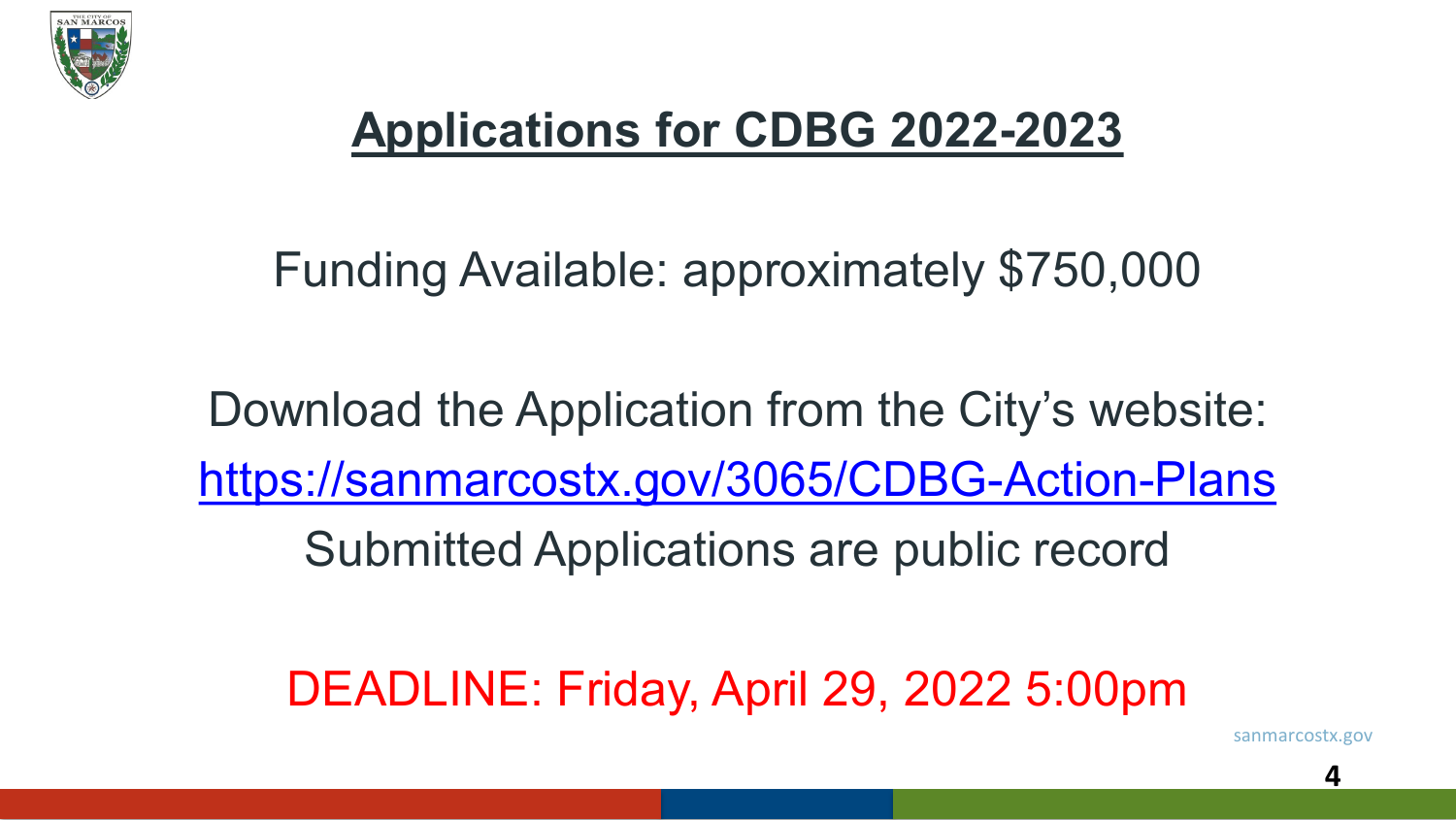

### **Requirements for the Funding Overall**

**Of the approximately \$750,000 to be received from HUD**

70% must benefit people with low/mod incomes = **\$525,000 (**Low/mod = less than 80% of Area Median Income)

No more than 15% for public services = **\$112,500**

No more than 20% on Admin or Planning = **\$150,000**

sanmarcostx.gov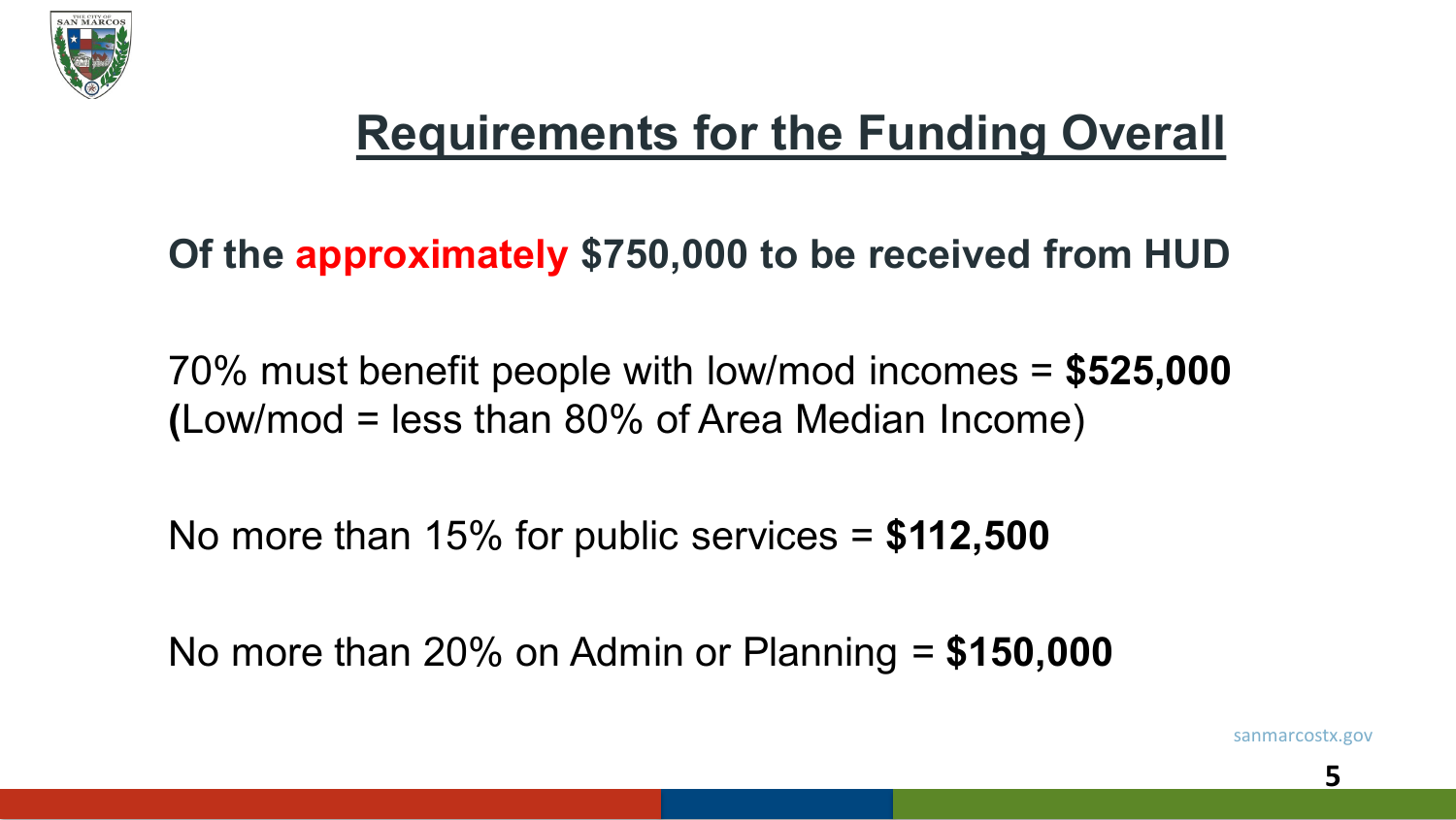

#### **What people are eligible?**

#### Income lower than 80% of Area Median Income

|  |  |  |  | Person   Person   Person   Person   Person   Person   Person   Person          |
|--|--|--|--|--------------------------------------------------------------------------------|
|  |  |  |  | 80%  \$55,400 \$63,300 \$71,200 \$79,100 \$85,450 \$91,800 \$98,100  \$104,450 |

<http://sanmarcostx.gov/1603/Current-HUD-Income-Limits>

<https://www.hudexchange.info/incomecalculator/>

sanmarcostx.gov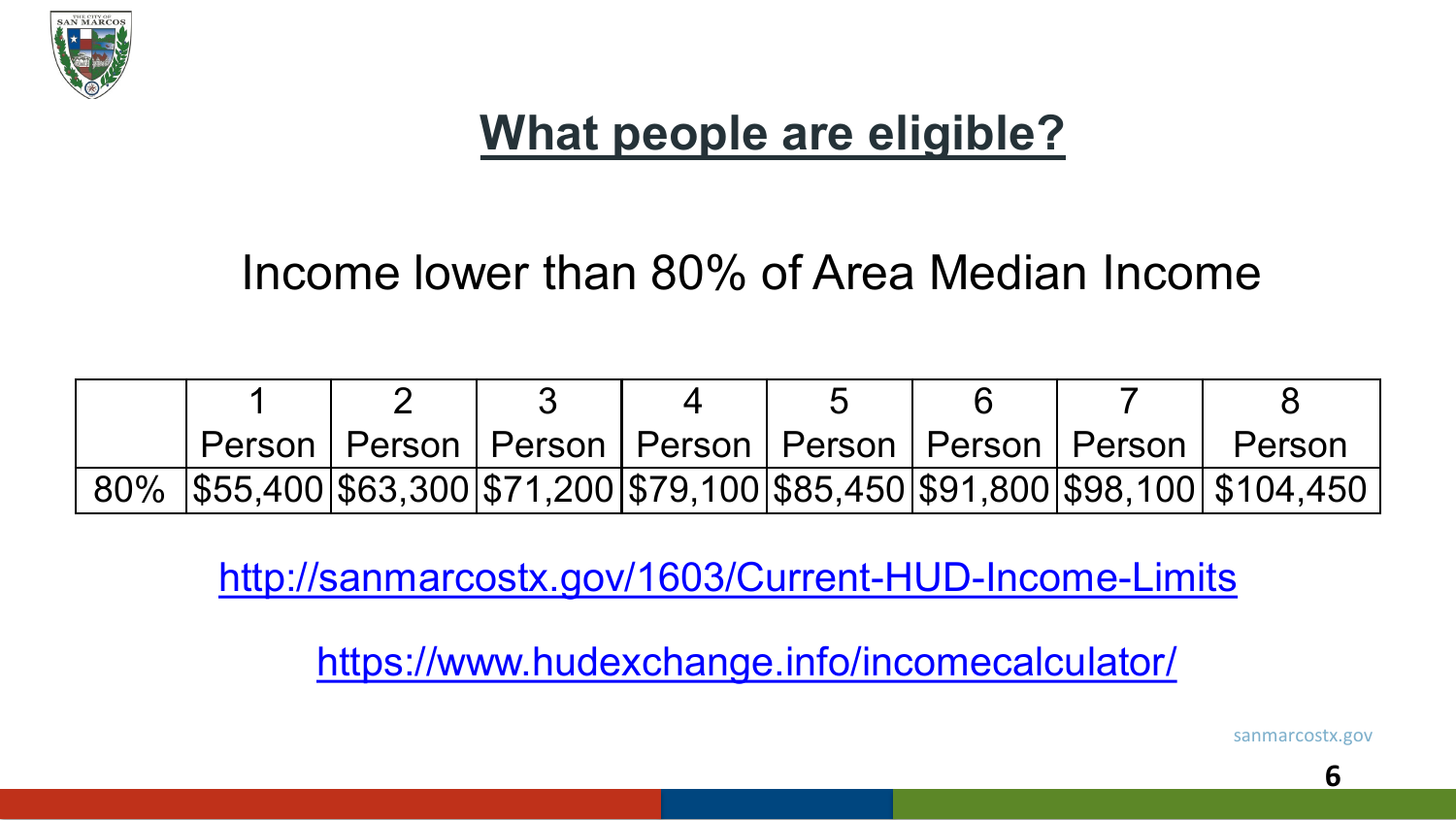

# **What agencies are eligible?**

- public or private non-profit agency
- a public housing authority
- a City of San Marcos department
- other government entity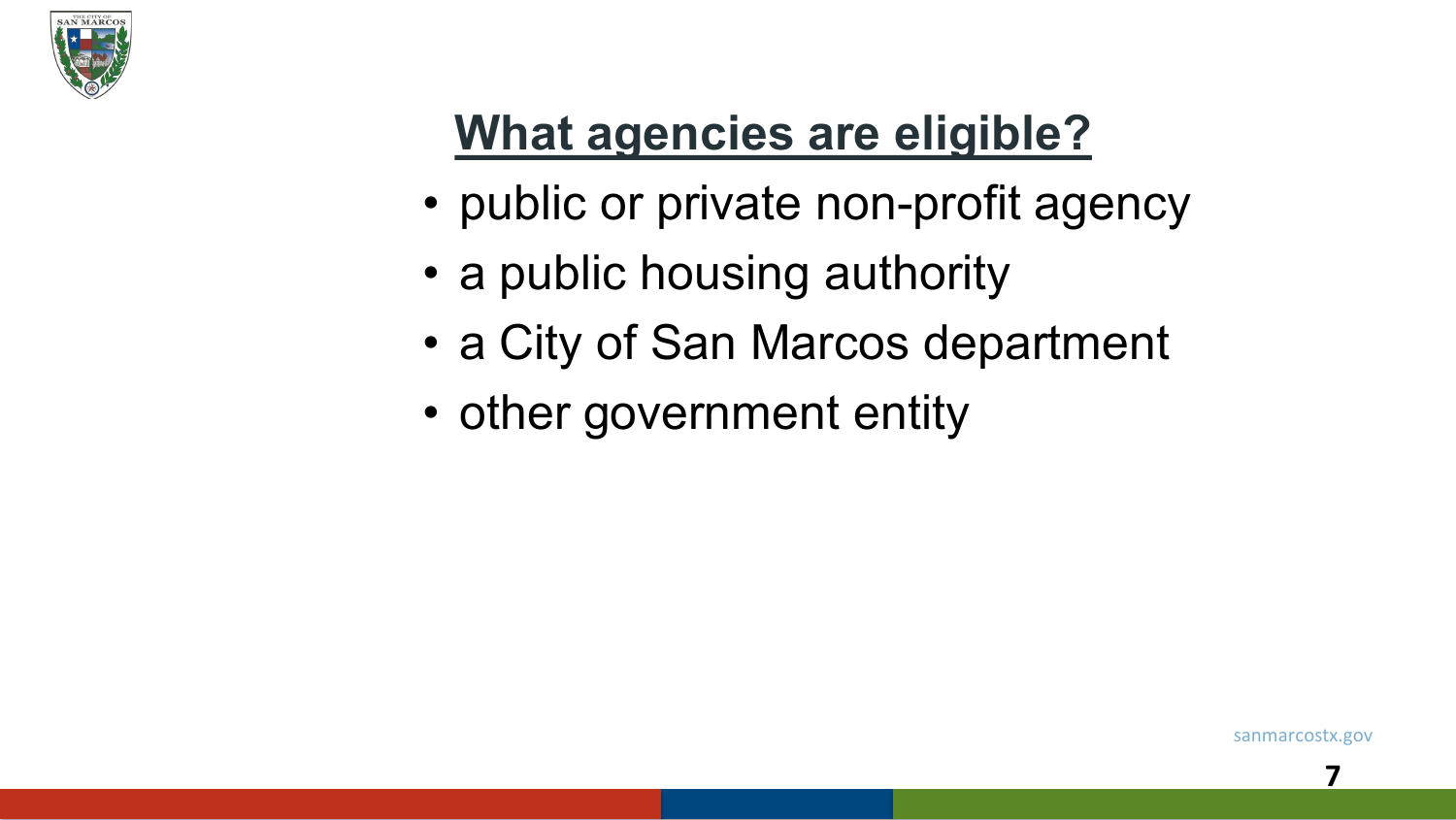

# **Requirements for Projects and Programs**

**Must** meet a National Objective:

- Benefit low to moderate income individuals or families
- Eliminate slum or blight
- Urgent Need (such as disaster recovery)

**Preferred**: respond to a Priority Need in the 2020-2024 Consolidated Plan:

- Affordable Housing
- Public Services
- Public Facilities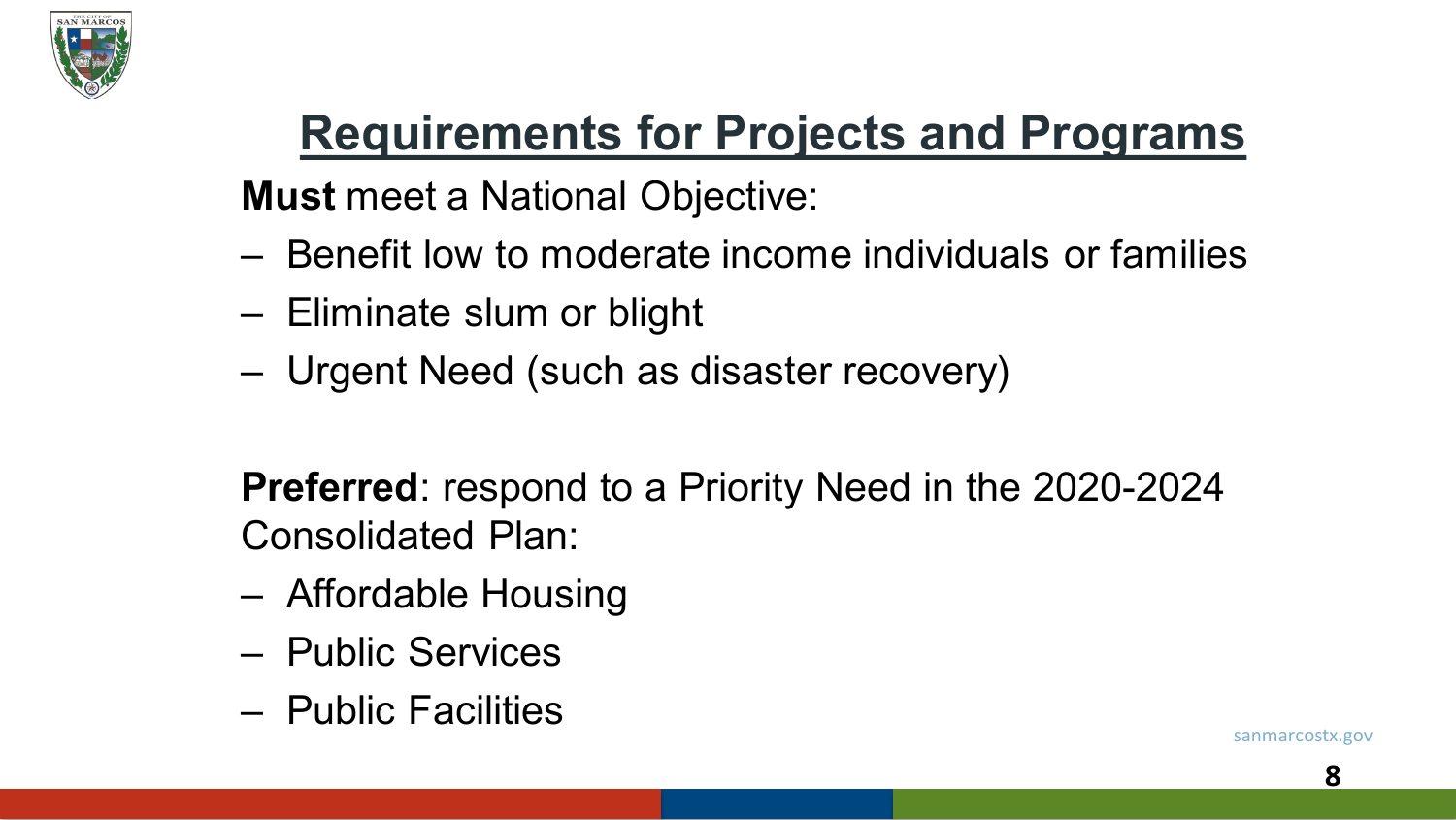

# **Requirements for Projects and Programs**

1. Direct Benefit: At least 51% of the beneficiaries earn less than 80% of the Area Median Income, or Serving people in a category of Presumed Benefit

2. Area Benefit: Primarily residential area At least 51% residents earn less than 80% AMI (San Marcos as a whole and most neighborhoods qualify)

3. Economic Development Projects: Focus is on providing jobs for people who earn less than 80% AMI

Including – helping small businesses who hire them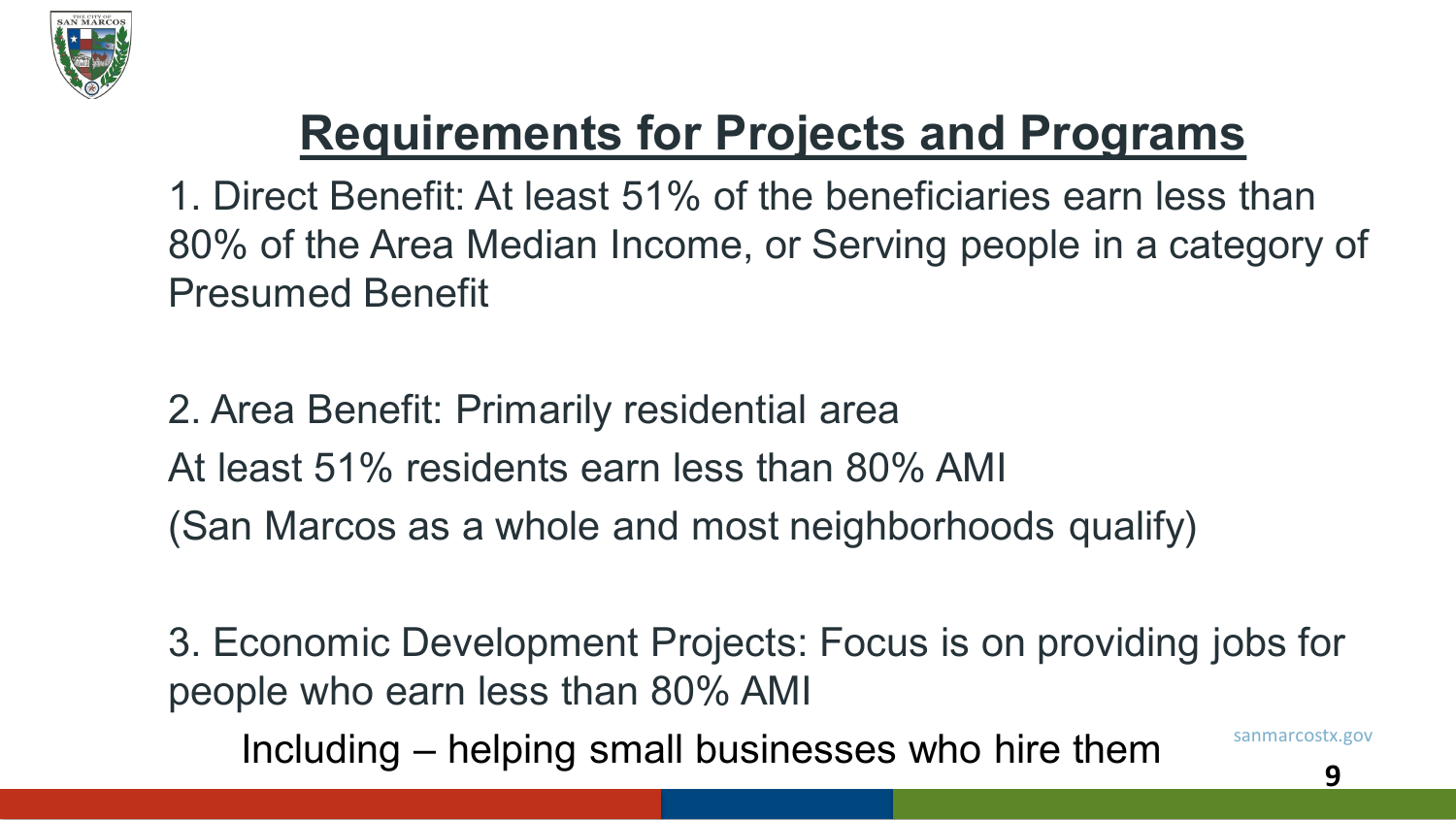

#### **Resources**

https://files.hudexchange.info/resources/documents/CDBG\_Guide National\_Objectives\_Eligible\_Activities.pdf

[https://www.hudexchange.info/resource/19/basically-cdbg-training](https://www.hudexchange.info/resource/19/basically-cdbg-training-guidebook-and-slides/)guidebook-and-slides/

[https://www.hudexchange.info/resource/687/playing-by-the-rules-a](https://www.hudexchange.info/resource/687/playing-by-the-rules-a-handbook-for-cdbg-subrecipients-on-administrative-systems/)handbook-for-cdbg-subrecipients-on-administrative-systems/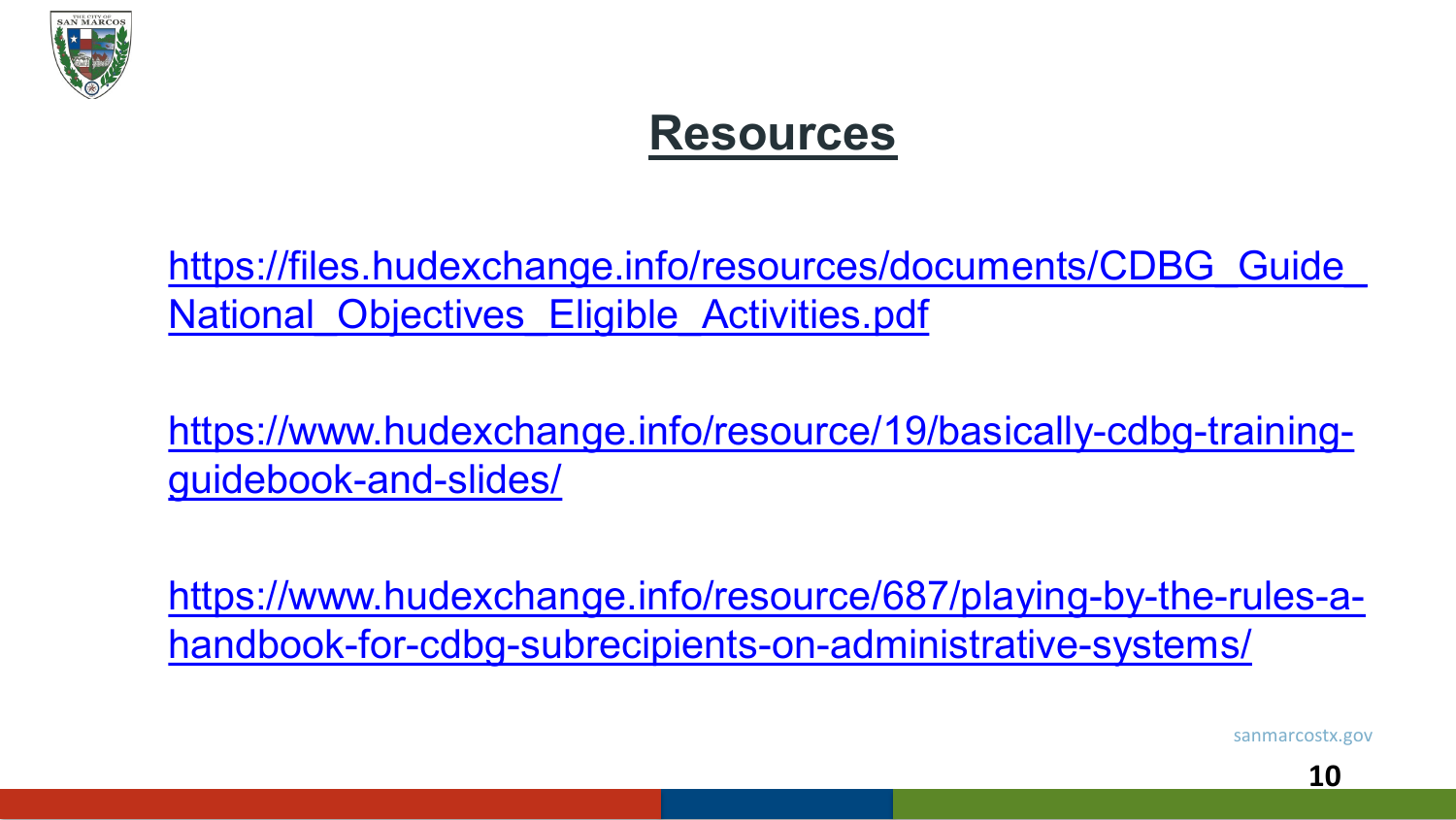

#### **Application Timeline:**

**5/2** Staff reviews for completeness

- We will ask for any missing documentation
- Corrections are due within 2 weeks

**6/7** City Council Public Hearing; Staff presents recommendation based on evaluation criteria and risk assessment

- **7/1-8/2** 30 Day Public Comment Period
- **8/2** City Council allocates funding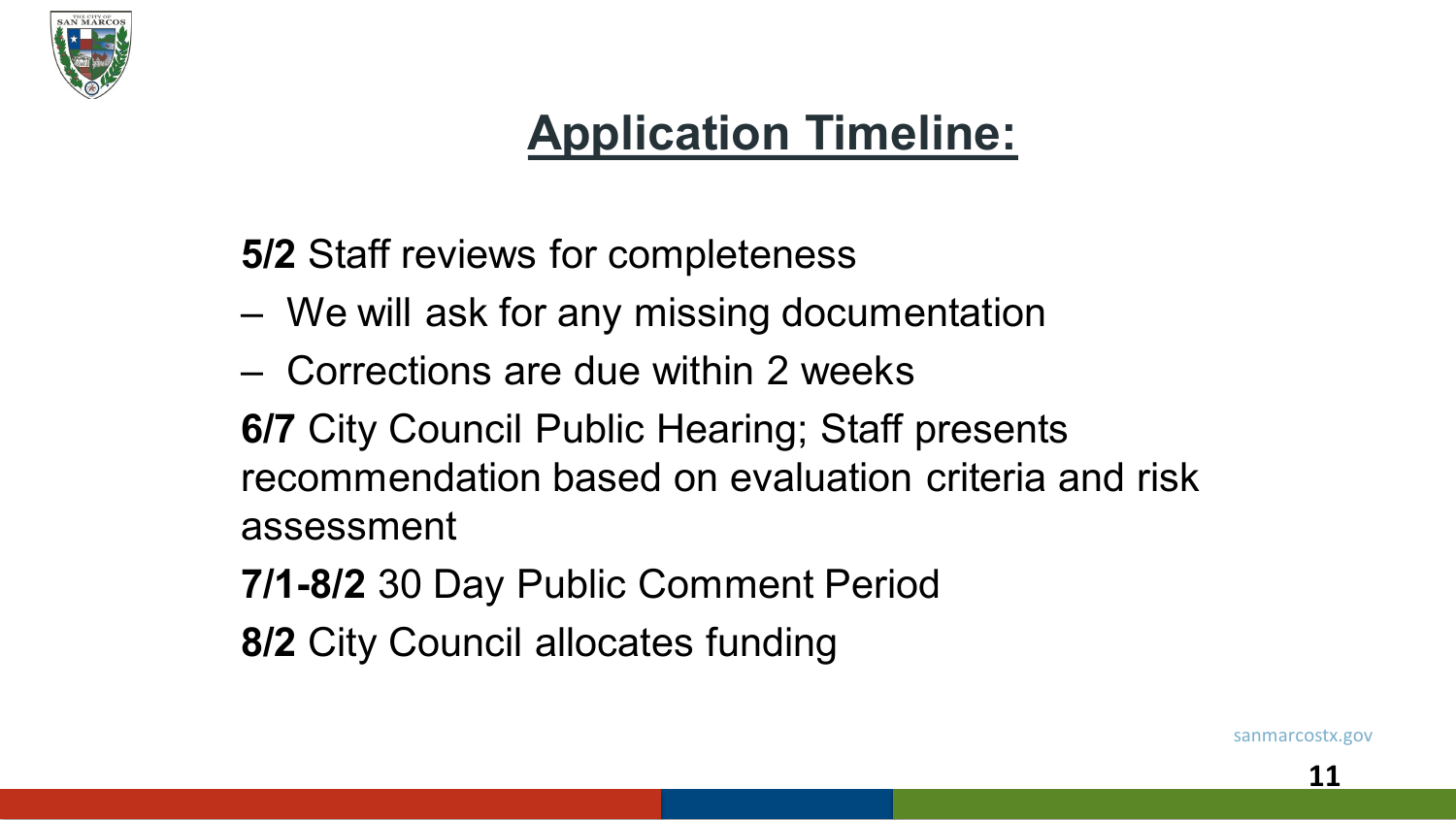

#### **Two Different Application Forms**

• "Public Services" are non-construction social service activities in the community that benefit low- to moderate-income citizens.

• "Projects" involve construction or rehabilitation of homes, facilities, or infrastructure.

sanmarcostx.gov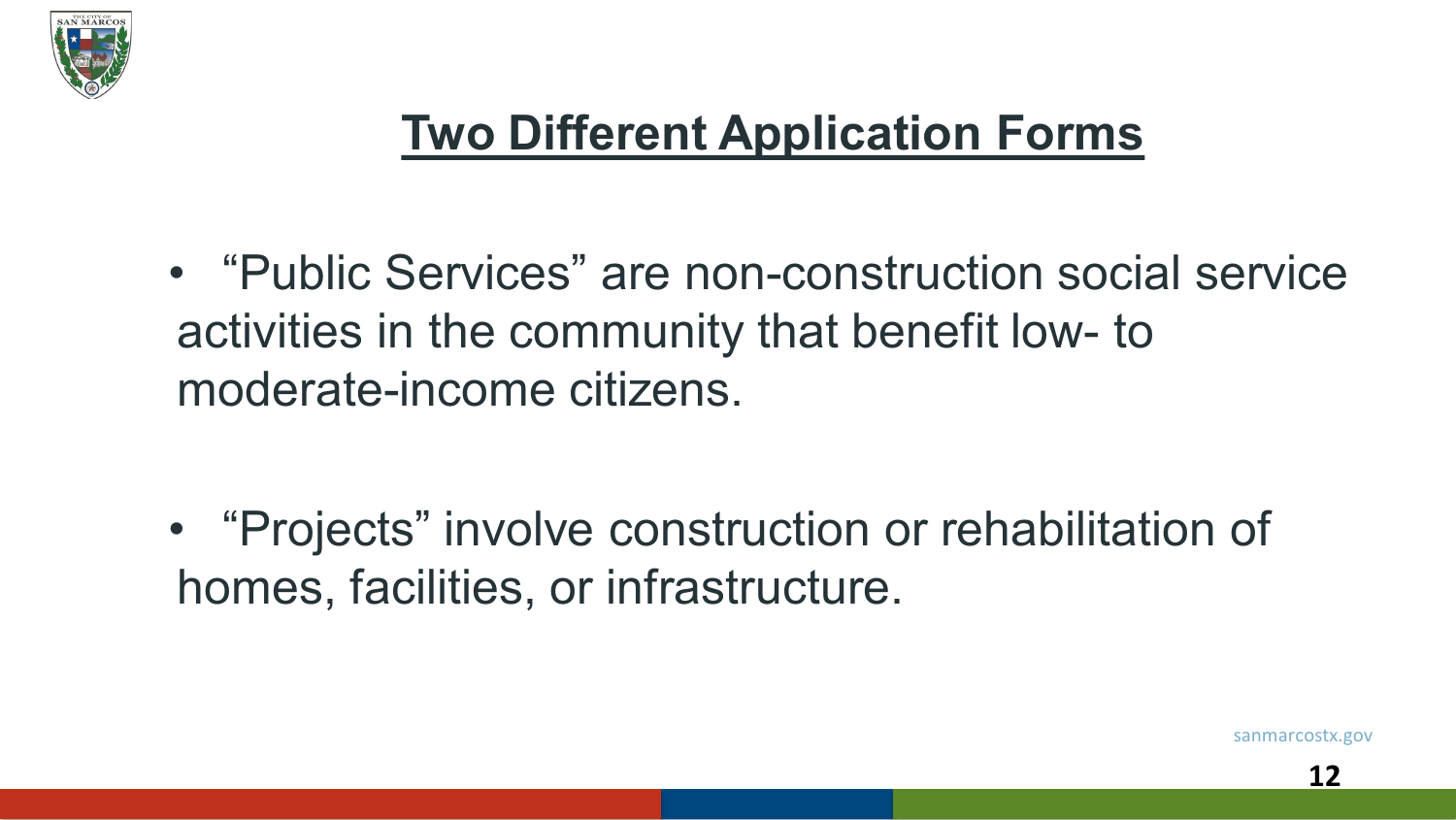

#### **Important Notes**

One organization can submit separate applications for distinct projects or programs.

What to submit along with the Application Form:

- Items listed on Supplemental Item Checklist
- Items listed under "Organization Information"

Include a compelling description of your project or program!

- How will it be measured?
- What impact will it have, on whom?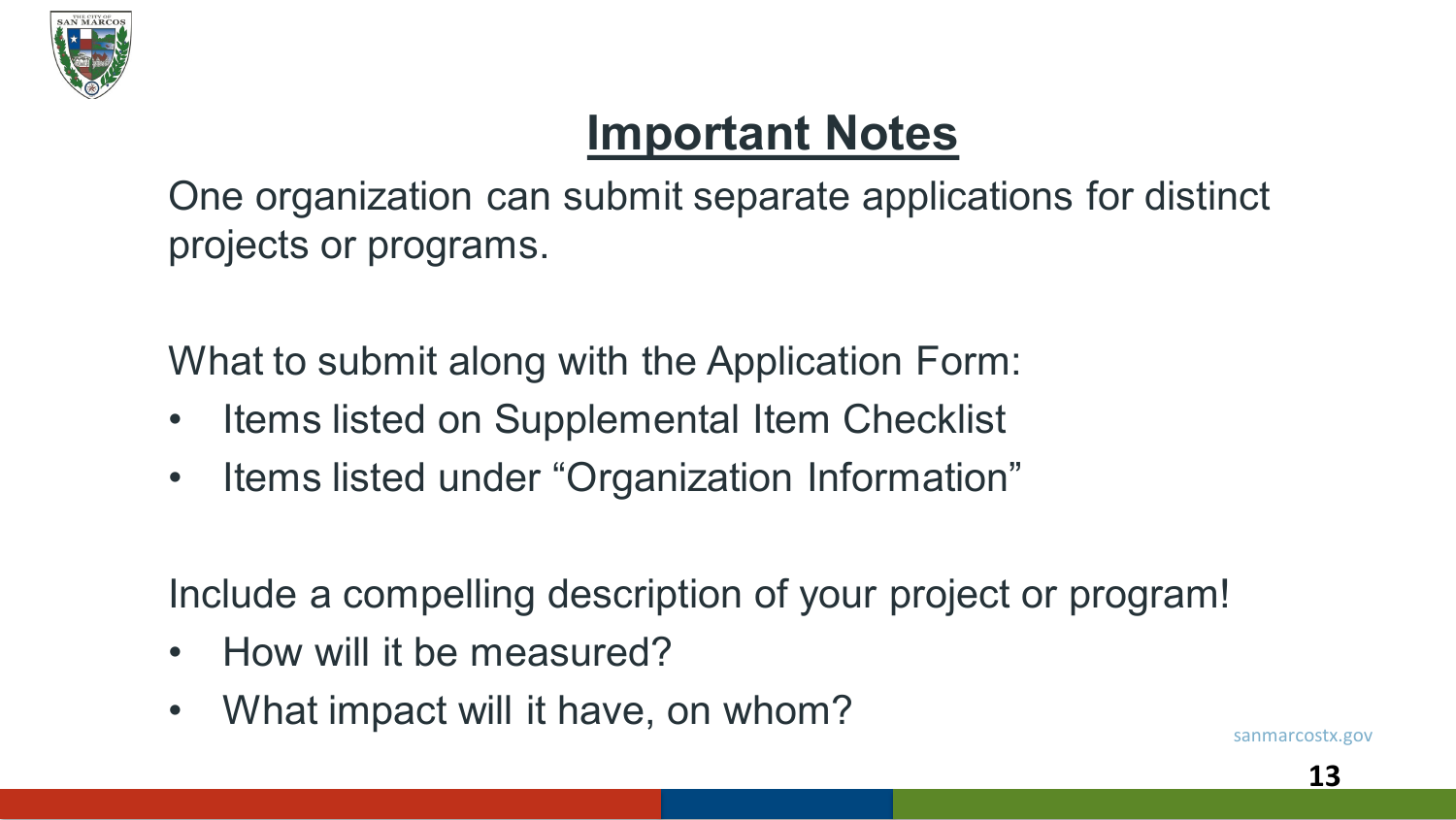

#### **Project/Program Information**

- The City is the pass-through agency for the Federal Department of Housing and Urban Development (HUD)
- Applications are for projects or programs managed by the applicant
- Projects or programs should be started within 12 months of notice to proceed; expected completion date must be stated clearly
- Your organization will be signing an agreement with the City with a timeline and performance requirements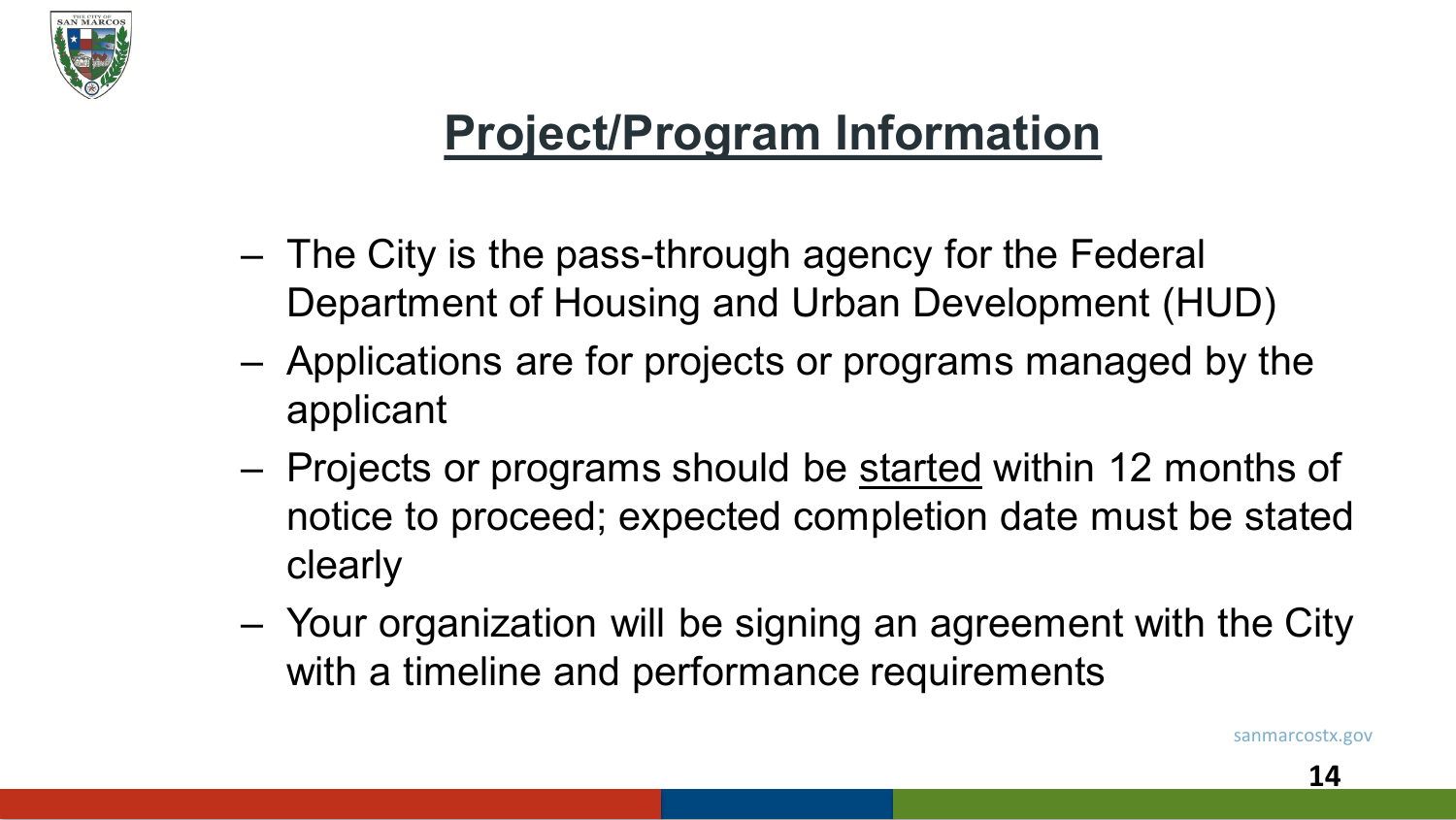

# **How to submit the application?**

Application Period: March 27, 2022 through **April 29, 2022**

• Submit one signed application electronically to: cdbg@sanmarcostx.gov

Questions?

Carol Griffith, Housing & Community Devel. Manager [cgriffith@sanmarcostx.gov](mailto:cgriffith@sanmarcostx.gov) 512-393-8147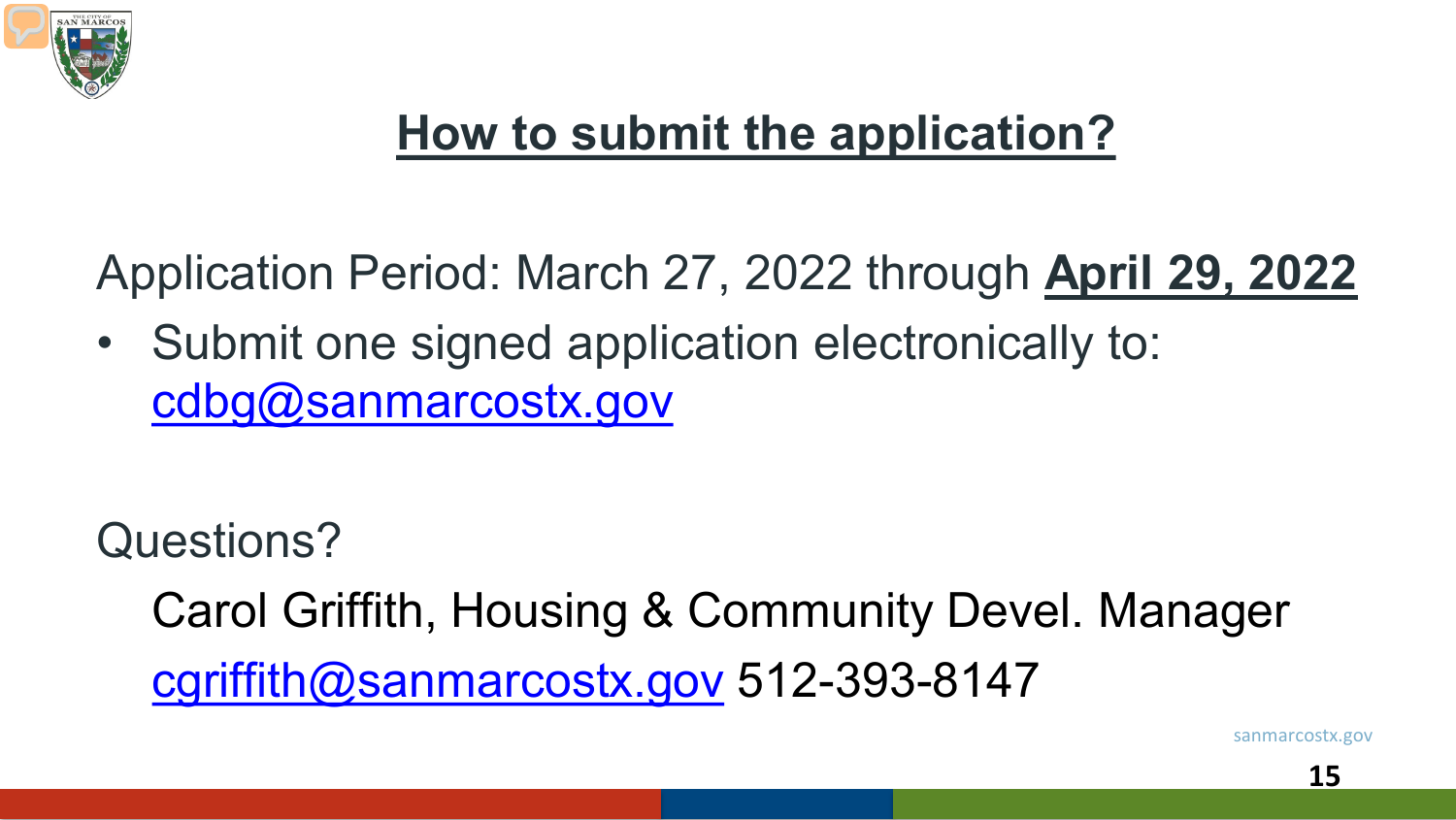

- **1. Activity Need and Justification: Maximum of 35 Points**
- **a. Need - Maximum of 15 Points**: The activity will be evaluated on the documentation and justification of the need for the activity.

Excellent, 15 points; good, 10 points; average, 5 points; and poor, 0 points.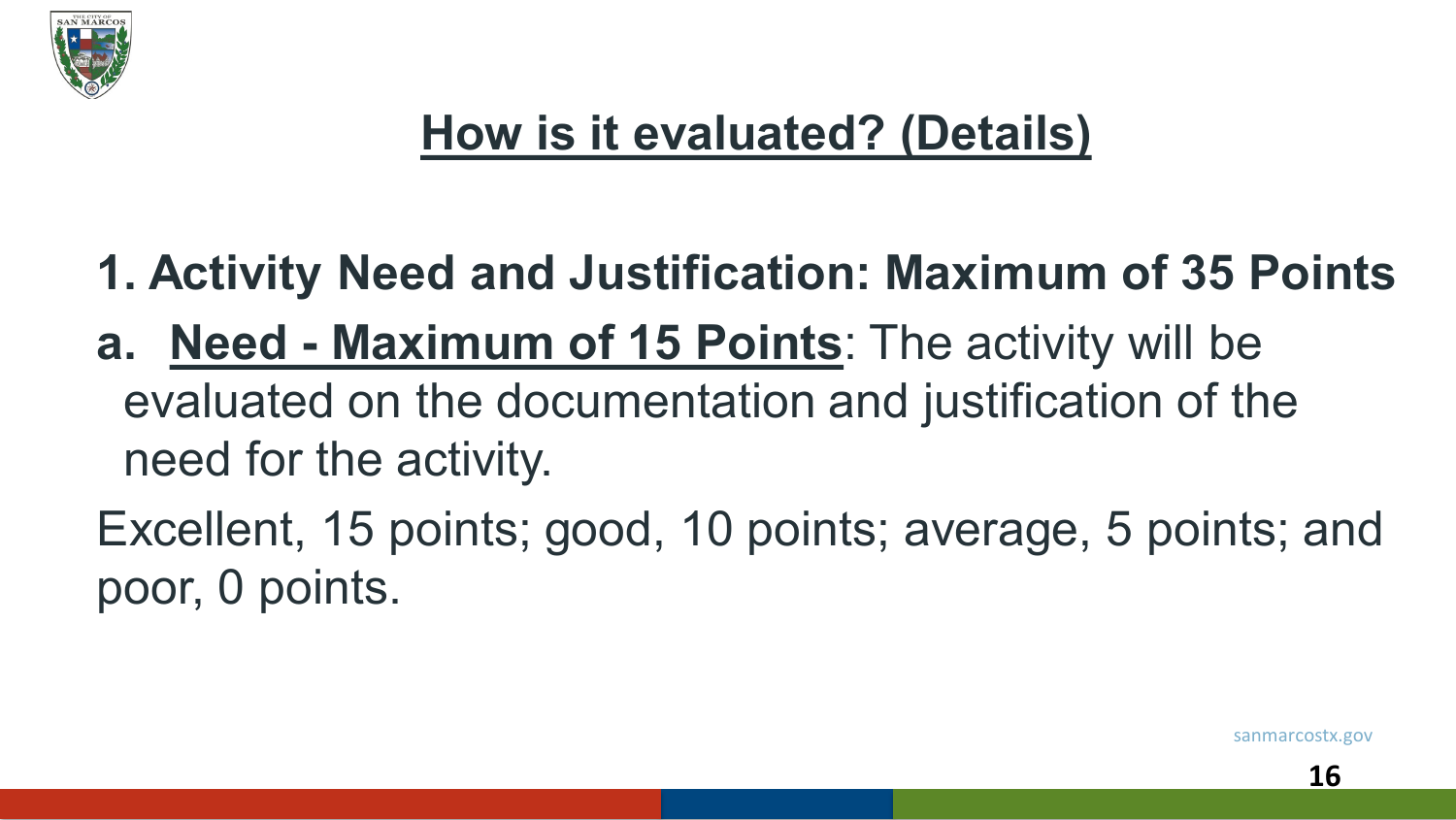

#### **b. Consolidated Plan Priority - 5 Points:** Activities addressing high priorities, as identified in the Consolidated Plan, will be awarded 5 points.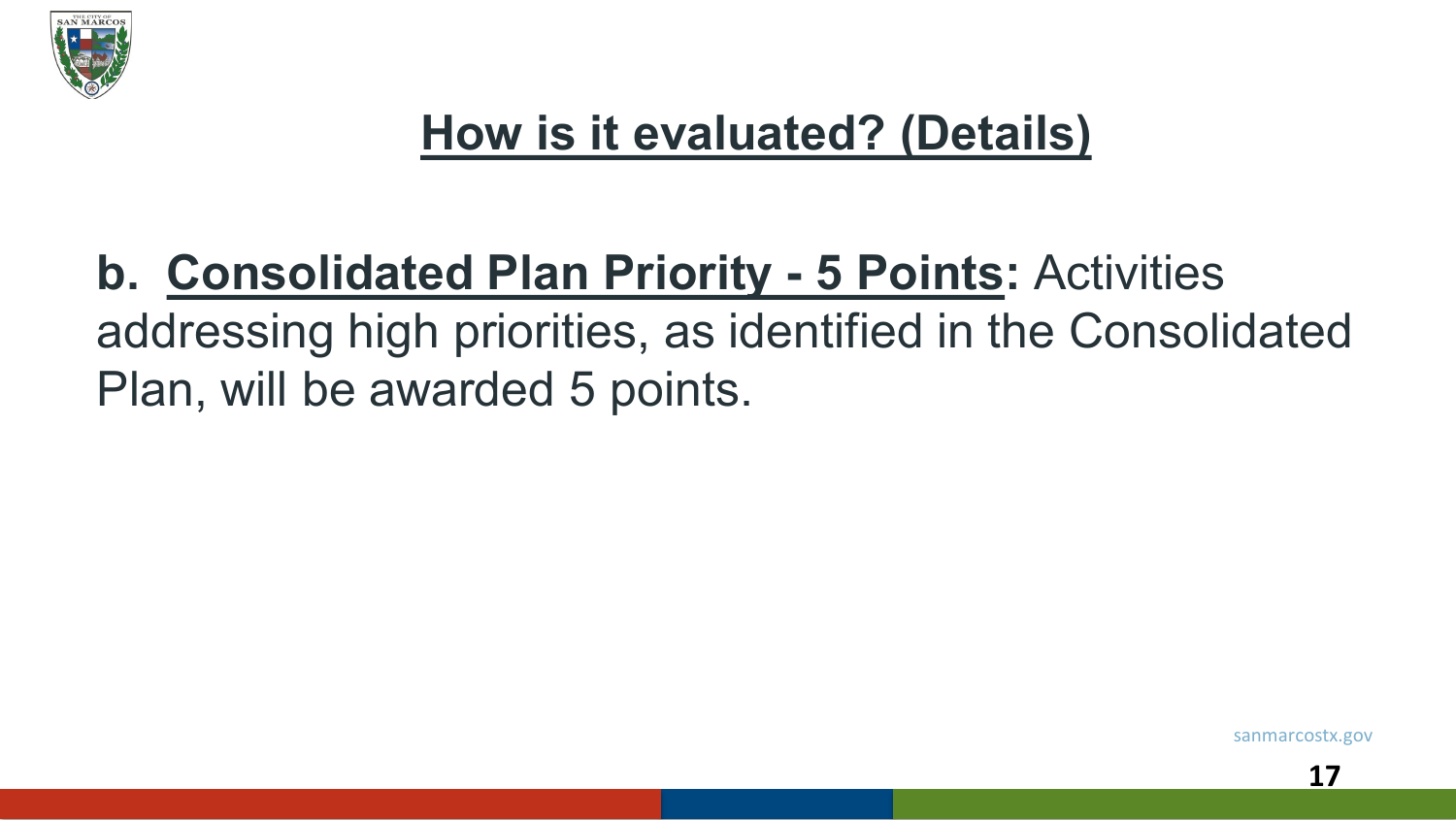

**c. City Council Strategic Initiatives - 15 Points:** Activities addressing a City Council Strategic Initiative will be awarded 15 points. In 2022 these are:

- workforce housing rehabilitation
- homelessness
- business façade improvement
- workforce training for residents
- COVID-19 pandemic response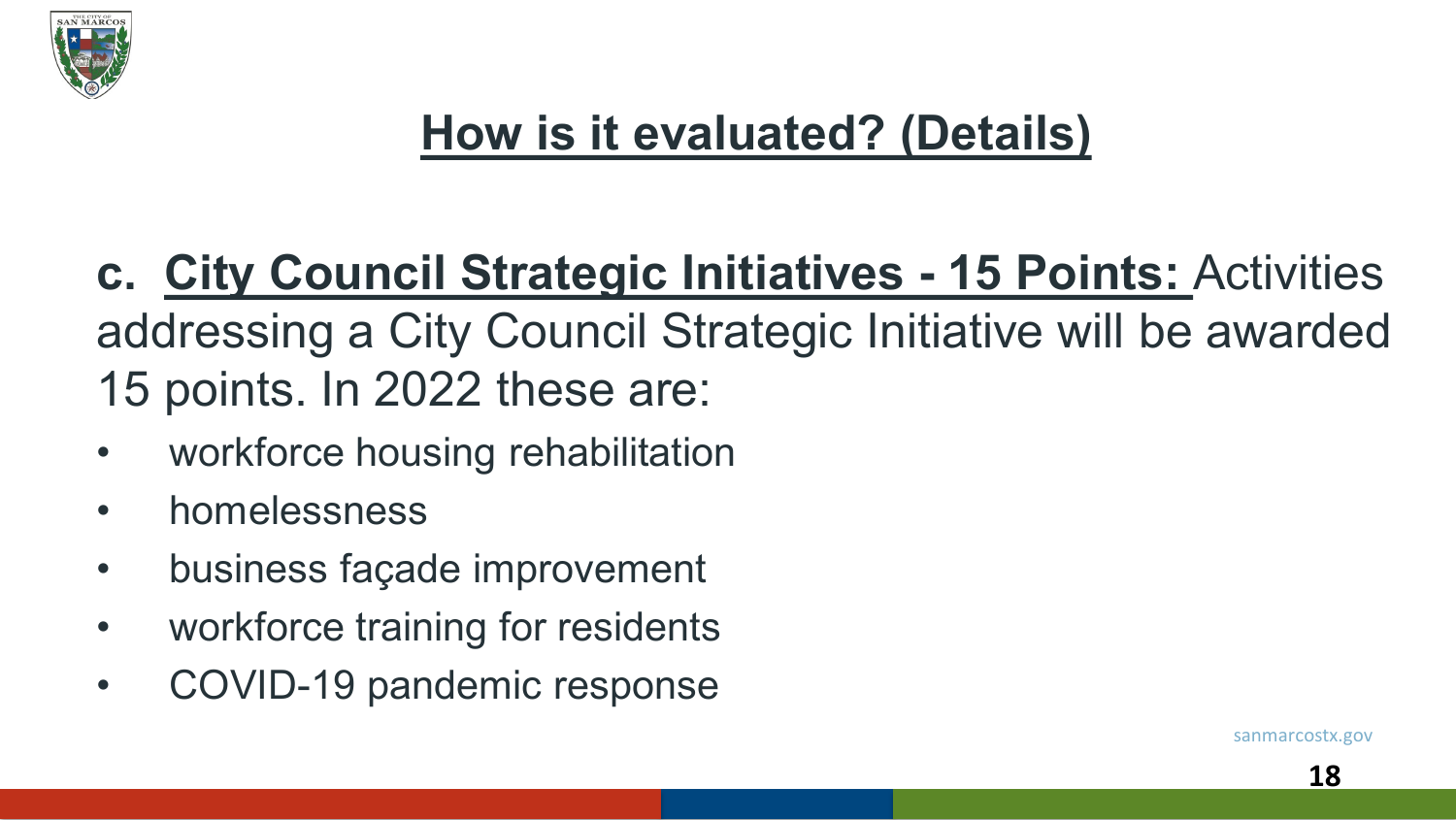

**2. Impact and Cost Effectiveness: Maximum of 30 Points** The activity will be evaluated on:

- amount of overhead compared to program costs
- impact on the identified need
- implementation costs compared to impact
- use of available resources (financial, staff, volunteer)
- leveraged resources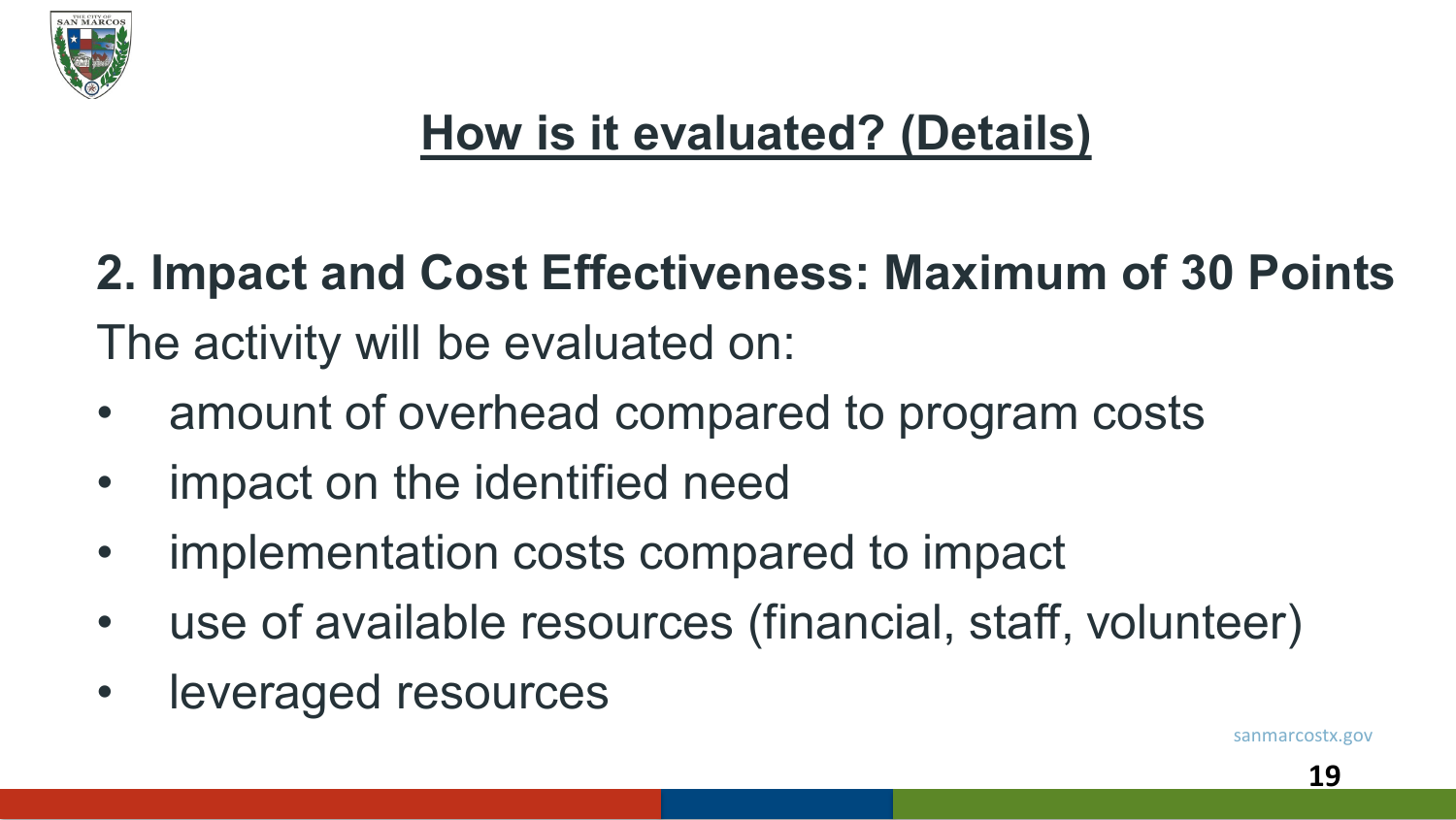

# **3. Implementation: Maximum of 25 Points** Considerations include:

- Resources needed to manage the proposed activity are available and ready.
- Applicant has clearly defined goals focusing on results and measurable outcomes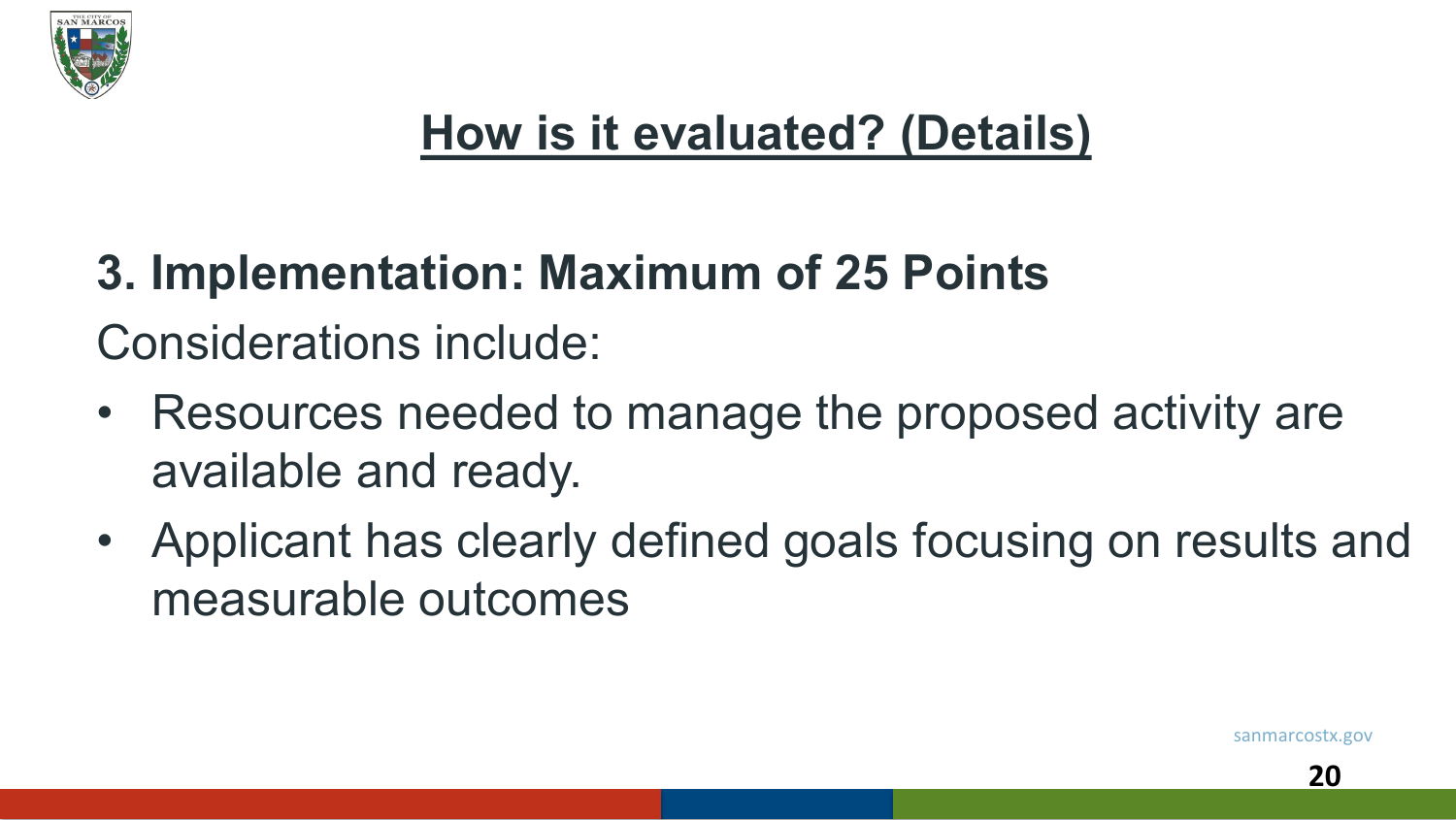

#### **4. Past Performance or Letters of Reference: Maximum of 10 Points**

- No outstanding audit deficiencies, findings, or disallowed costs from previous projects or activities.
- Strong record in similar activities OR
- Up to three letters of recommendation.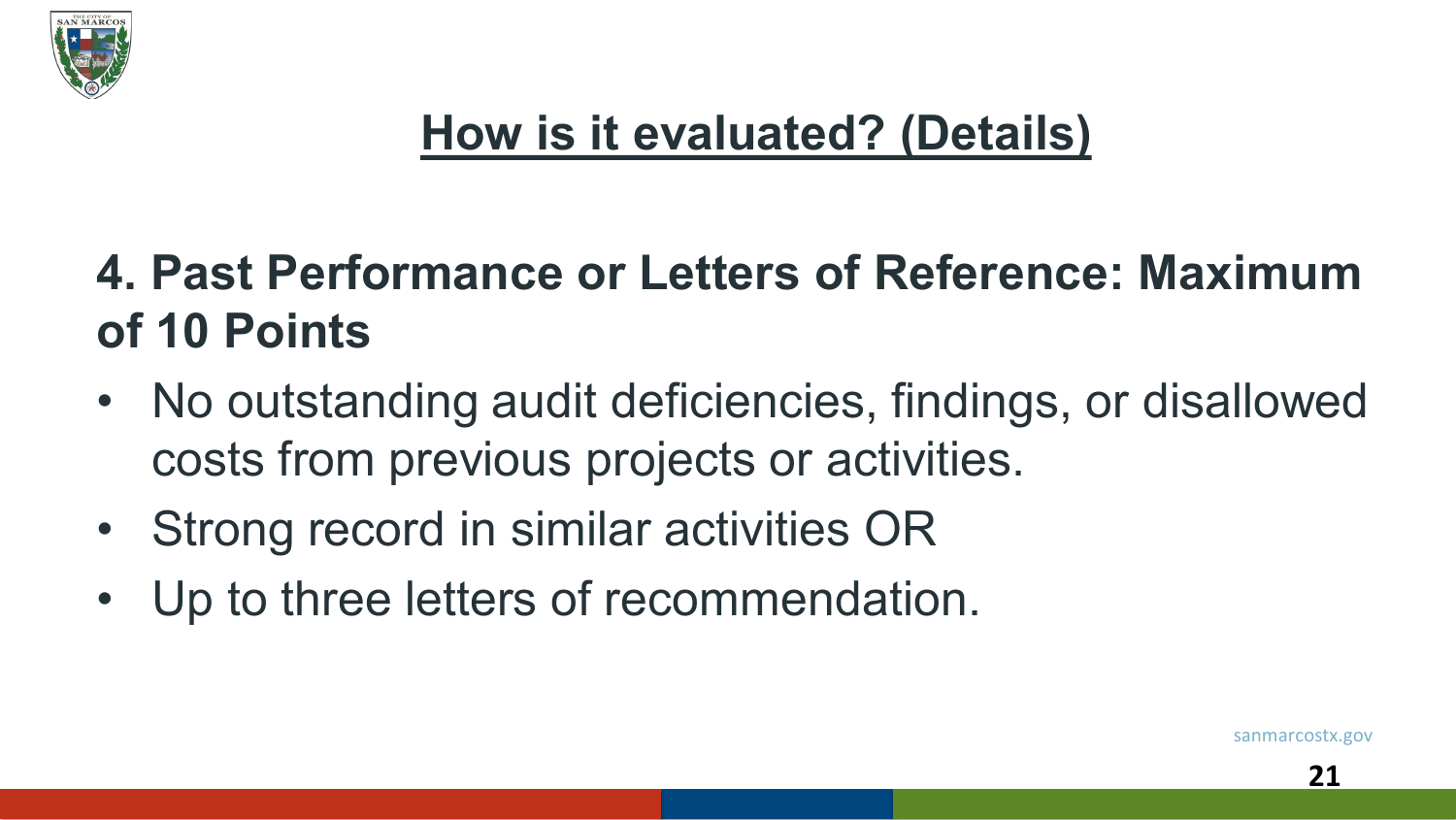

#### **Additional Review: Risk Assessment**

- 
- Project Experience Monitoring History
- Leveraged Funding Performance History
- Program Complexity Organizational Experience
	-
	-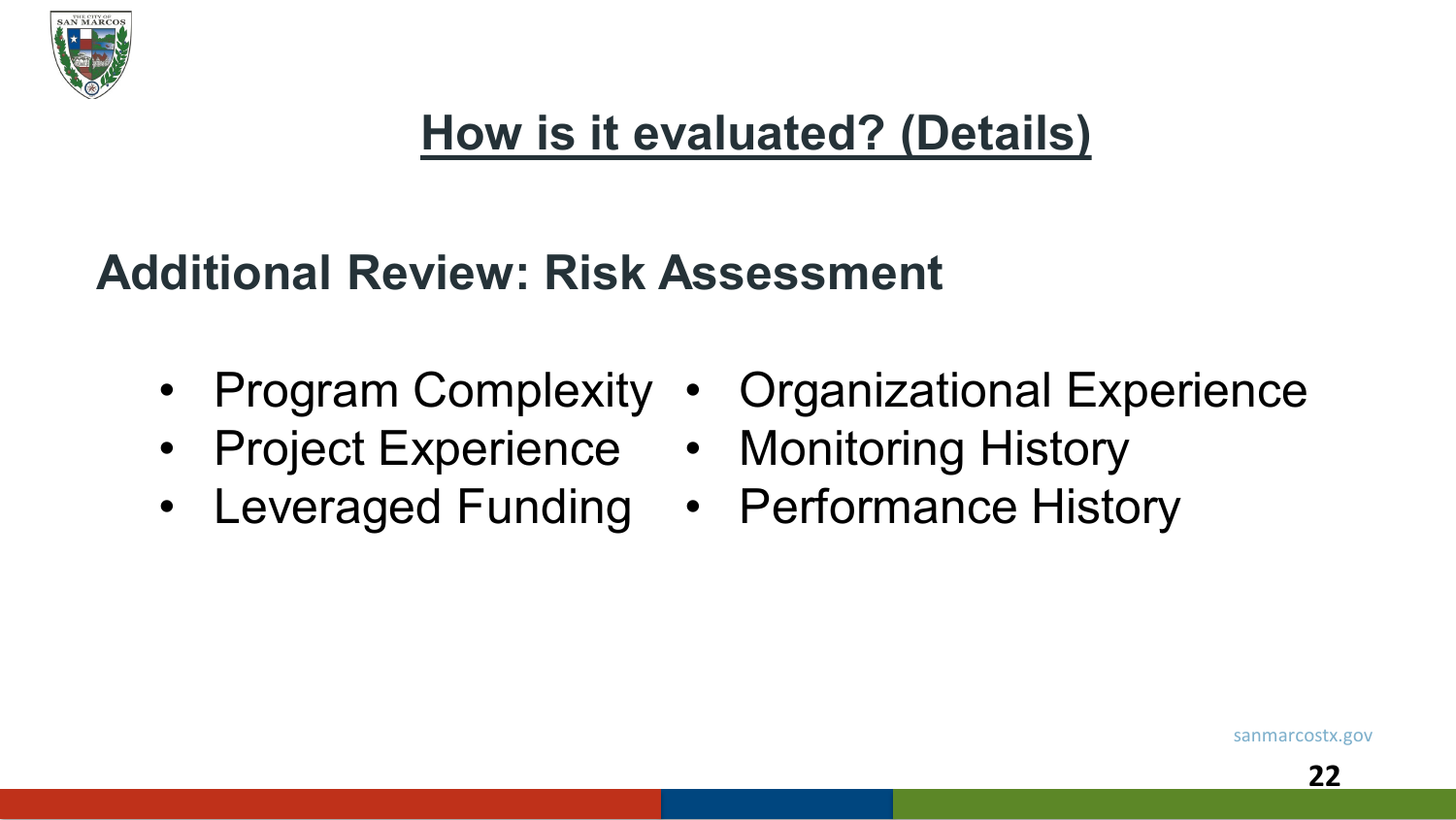

#### **And then what??**

- 1. Contract signed with the City
- 2. Environmental Review completed by City staff
- 3. Quarterly reports beneficiaries and impact
- 4. Payments are reimbursements for documented expenses
- 5. Timeline set by contract (can be more than 12 months)